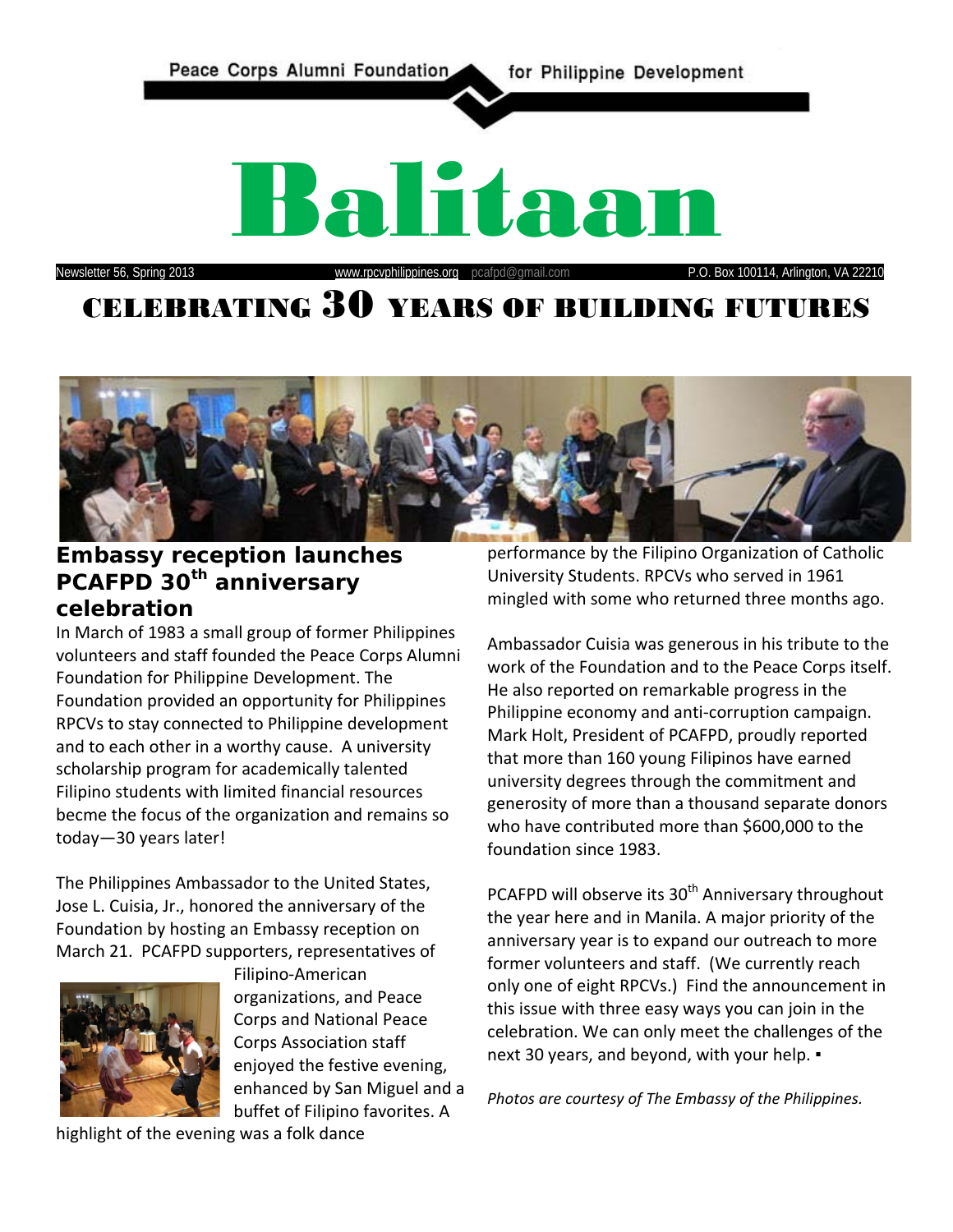#### **WHAT PCAFPD MEANS TO OUR SCHOLARS – A scholar tells us how we got it right**



In commemoration of PCAFPD's 30<sup>th</sup> anniversary, Board Member Hans Groot sent out a few questions to scholars on Facebook*.*  Below are the questions and the responses of **Genesis Galap**, who has

expressed beautifully the sentiments of other scholars. Gen is from Ifugao and was sponsored by BIMAK. She graduated this year with a degree in Psychology from University of the Cordilleras.

 *Is the PCAFPD scholarship program different or unique as compared to other scholarship programs? If yes, how is it different? – please elaborate. "*It is indeed different from any other scholarship programs I have known because of the following reasons: 1) Full payment of tuition fees are entrusted to the scholars for payment to the school: NOT a bank to bank or an institution to institution manner of payment. **THERE IS TRUST**; 2) Payment is given in full so as to avoid delays or non-attendance to examination due to unpaid balances. **PROACTIVE**; 3) CLE (living allowance) and reimbursement of expenses of an academic activity are provided to augment the financial shortage of the scholar's family. **GENEROUS**; 4) Scholars are given extended considerations for matters regarding their grades and other academic and personal concerns. They are not automatically being removed for some deficiencies instead are still given chances (probation) to enjoy the grant. **KIND and UNDERSTANDING;** 5) It provides an avenue for scholars to interact with each other despite the geographical distance. Scholars are not only into academic engagements but also into leadership and volunteerism as they become an automatic member of a youth-oriented and community-serving association which is the PSAA (PCAFPD Scholars & Alumni Association) where they try to implement small-scale-project for a pilot community. **GIVING BACK**. Any other scholarships DO NOT do these. These make PCAFPD unique!"

 *Could you have gone to college if you had not received a PCAFPD scholarship? Don't just answer with a 'yes' or 'no.'* "I was about to quit from school after my mother who is sending me to school retired from her work (public utility worker) in 2010 and decided to work BUT a very good friend (a PCAFPD scholar) selflessly introduced me to the foundation. Hope grew in me as I started completing the requirements and applied right away. There, I was able to continue my degree and now very soon to graduate!"

 *Other than helping to pay your college expenses, has the PCAFPD scholarship program helped you in any other ways?* "Sure thing it did! PCAFPD taught me a hands-on of basic economics as I thriftily budget my CLE with all the necessity of a college student. I became a leader not only in the PSAA chapter but also was inspired to lead a nonacademic organization to have a vehicle in community service just as the sponsors of PCAFPD are committed to. Because of PCAFPD, I am introduced to the value of "sharing and giving back." Our anonymous sponsors are sharing whatever they have and as a scholar, I am NOT made responsible BUT am committed to give back!"

 *Have you personally recommended any students*  for a PCAFPD scholarship? "Yes, I did. I have known someone who I believe is equally deserving of the grant but was unable to complete the numerous requirements for an unknown reason."

 *Have you done anything to publicize/promote the PCAFPD scholarship program? What have you done?* "I may not have publicly announced but during the 9<sup>th</sup> National Youth Parliament in Naga City last May 2012, I was one of the participants and I registered under Non-government Organization with PCAFPD-PSAA as my affiliation aside from my school and region I am representing. Also, in some activities (community and environmental) that our organization (ISA) spearheads; I always tap the PSAA CAR as our implementing partner. Lastly, in daily conversations, I am always being proud to inform people of the PCAFPD as my scholarship grantor!" ▪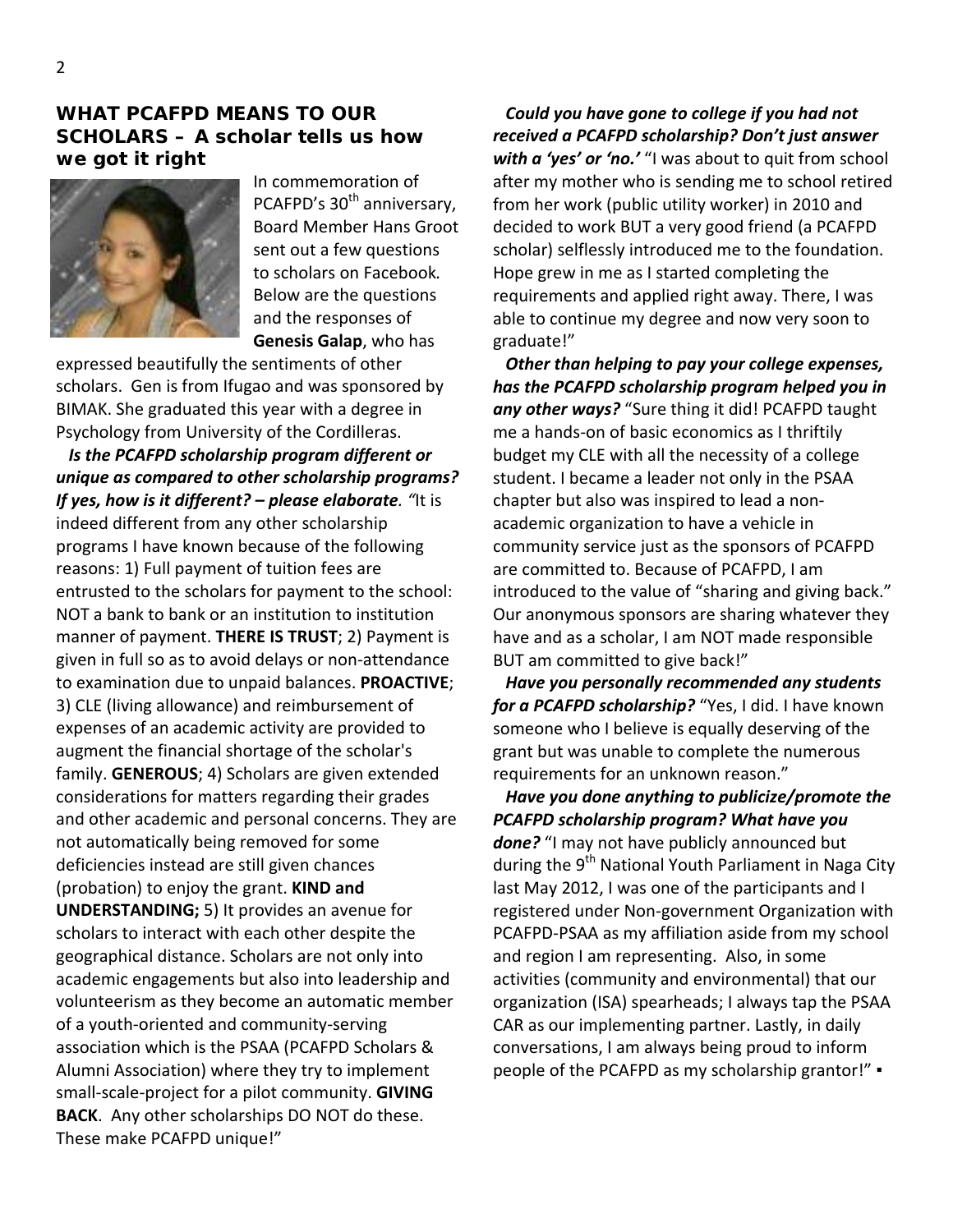# Three Easy Ways to Join the Celebration of PCAFPD's  $30<sup>th</sup>$  Anniversary

- 1. If you give regularly to the scholarship fund, stretch a bit and add a special one-time-only gift of \$30 to your usual contribution.
- 2. If you receive this newsletter but haven't contributed in a while, get back in the groove and send a gift of at least \$30.\*
- 3. If you know other Philippines RPCVs or staff who may not be on our list, send us their contact information. Our future depends on an expanded donor base. Only one out of eight PCVs who served in the Philippines is currently on our list.\*\*

\*A generous PCAFPD supporter has pledged to offer a match of \$30 to contributions from lapsed or new contributors who give a minimum gift of \$30 this year. Help us take advantage of his generosity.

\*\* The supporter who sends us the most new additions to our mail list will receive a special prize—to be announced in the fall newsletter!

# **PCAFPD mourns the passing of Larry Fuchs, the first country director**

 Lawrence Fuchs, who interrupted his career as a professor at Brandeis University to serve as the first Director of the Peace Corps program in the Philippines, died on March 17, 2013, at the age of 86. The online publication *BrandeisNOW* reports that by the end of his life, after taking another break to serve as executive director of the Select Commission on Immigration and Refugee Policy under President Jimmy Carter, Fuchs had established himself as a renowned authority in the emerging field of American studies and as a champion of social justice and community service. Two of his many publications that may be of interest to our readers are: *Those Peculiar Americans: The Peace Corps and the American National Character* and *Hawaii Pono*.

 Nancy Dunetz (Iloilo 1961-63) attended the Larry Fuchs memorial service on April 21 at Brandeis, along with fellow Group 2 RPCVs Jan and Eliot

Putnam, Jerry Poznak, Dick Holtzman and his wife. Group I volunteer Dick Gilbert also attended; and

Marge Pfankuch Bakken of Group I spoke on behalf of the volunteers who served while Larry was the director. Nancy reports: *"The memorial was very* 



*moving. There were many spoken words, including his daughter, niece, colleagues, students, friends, and Marge Bakken, who spoke on behalf of Peace Corps/ Philippines, which seemed to have meant as much to Larry as it did to us, in spite of his other major life-long accomplishments. . . I am awed by all that this man was able to accomplish, his profound effect on many lives, plus the relationships he was able to maintain."* ▪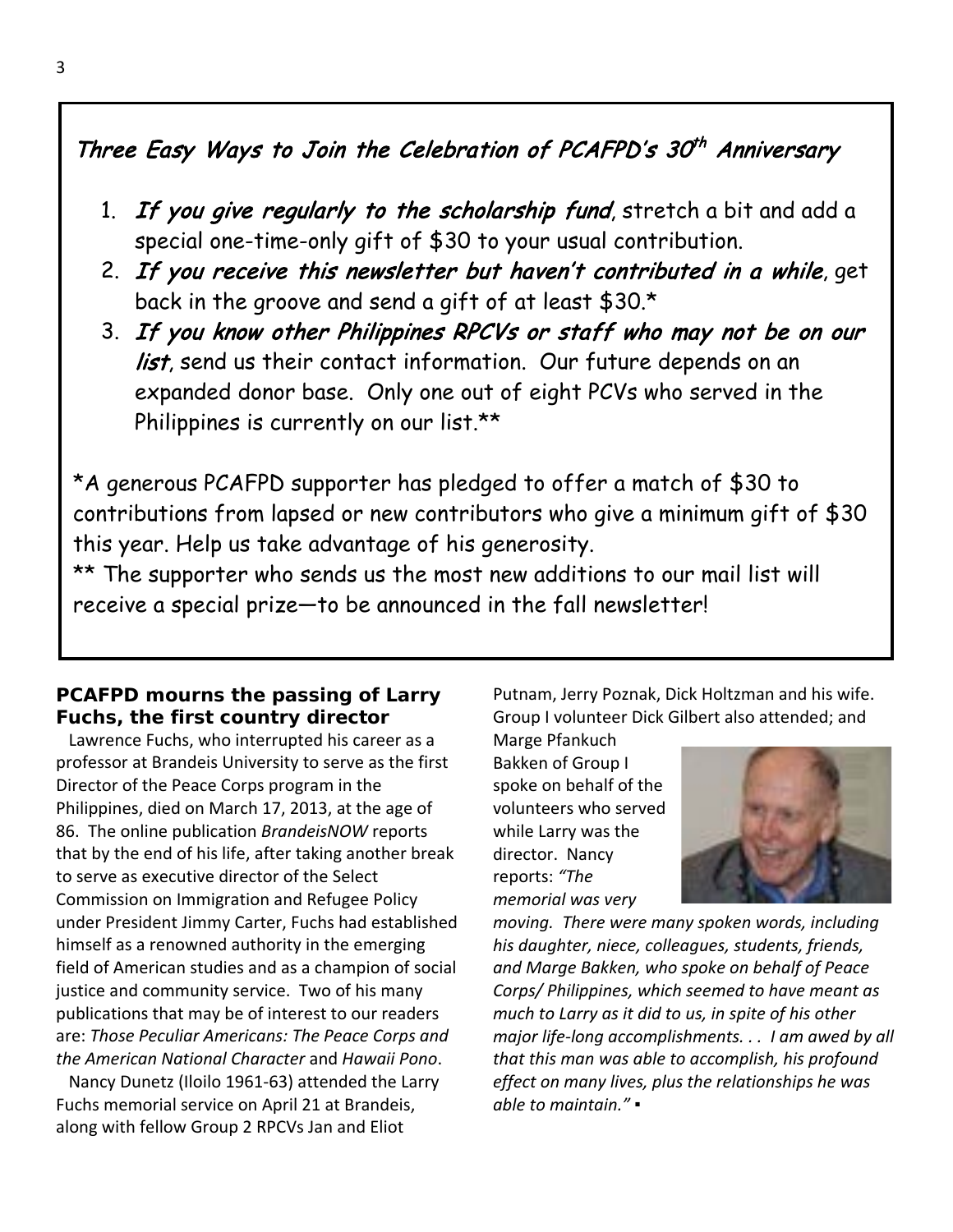## *Because of you***: A profile of PCAFPD donors**

*By Charles Schwartz (Manila 1967-69)*

Picture this: A new volunteer is in country for less than a month and is sitting quietly during a school program when suddenly the principal says, "And now we'll have a surprise number by our Peace Corps Volunteer." This scene has played itself out up and down the Philippine archipelago for over 50 years to more than 8,600 volunteers. Many of us soon learned one or two songs that we could pull off without too much embarrassment. One of my songs was *Dahil Sa Iyo* – *Because of You*. This iconic Philippine love song has a simple but timeless message: life was hard but got better because of you. Peace Corps Volunteers strived to make life better for others. In return, those they served enriched the lives of the volunteers.

Thirty years ago a group of returned volunteers, former Peace Corps staff and friends created a way to continue to serve, to give, to improve lives. Since its inception in 1983, the Peace Corps Alumni Foundation for Philippine Development (PCAFPD) has provided over \$600,000 in scholarships to deserving students. During the past 30 years, at one time or another, over 1,100 donors have given to the foundation. Almost 600 of them gave within the last three years.

Who are these people and why do they continue to give? For one thing, they are a generous lot as evidenced by the overall size of the program. They reside all over the world, representing all 50 states, the District of Columbia, Guam, the Philippines and several foreign countries. Three-fourths of the



donors are Returned Peace Corps Volunteers (RPCVs). Their Peace Corps service extends across 60 provinces and regions in the Philippines. They are

also, for the most part, an older group with almost three-fourths of the RPCVs having served in the '60s and '70s.

*Testimonials:* In 1983, 74 people provided the seed money to begin the scholarship program. Of those, one-third are still active donors. The words of several early contributors summarize well why they gave to the program and why many of us still do so today. *"I donate to PCAFPD because it's a way to keep that life-altering Peace Corps experience from becoming just a sweet memory . . . to keep that experience alive for us while perpetuating the growth of education in the Philippines. I give because I can, and I give especially to honor the memory of my dear Philippine RPCV friend, Rachel Singer and allow her vibrant spirit to live on in the students who flourish through this remarkable program."* **Judy Hill ( Iloilo 64-66)** *"My great desire has been to help students in the Philippines succeed with education . . . I decided that PCAFPD can better choose the students and give them moral support while they study . . . I believe strongly in the work the Foundation is doing and will continue to support the excellent work of PCAFPD."* **Sylvia Boecker (Ibajay, Aklan 61-63)**

While it is true that the majority of PCAFPD donors are former volunteers who served during the last century, all returned volunteers are important to continuing the work of the foundation. Read what **Snapper Poche (Palawan 03-05)** has to say about why he feels it is important to sustain PCAFPD. *"I give to PCAFPD because I know that every cent that I donate has a very real and tangible direct impact on someone's life. I give in a meager attempt to try to repay, in some small way, the hugely generous gifts that the Peace Corps and Filipinos offered to me. Lastly, I give because it makes me feel good."*

Not all PCAFPD donors are returned Philippine volunteers. Others are drawn to donate for their own personal reasons. Some are former Peace Corps staff; others are family or friends of volunteers; there are many Filipinos who give generously; and even some returned volunteers from other countries find the foundation a rewarding way to continue their service.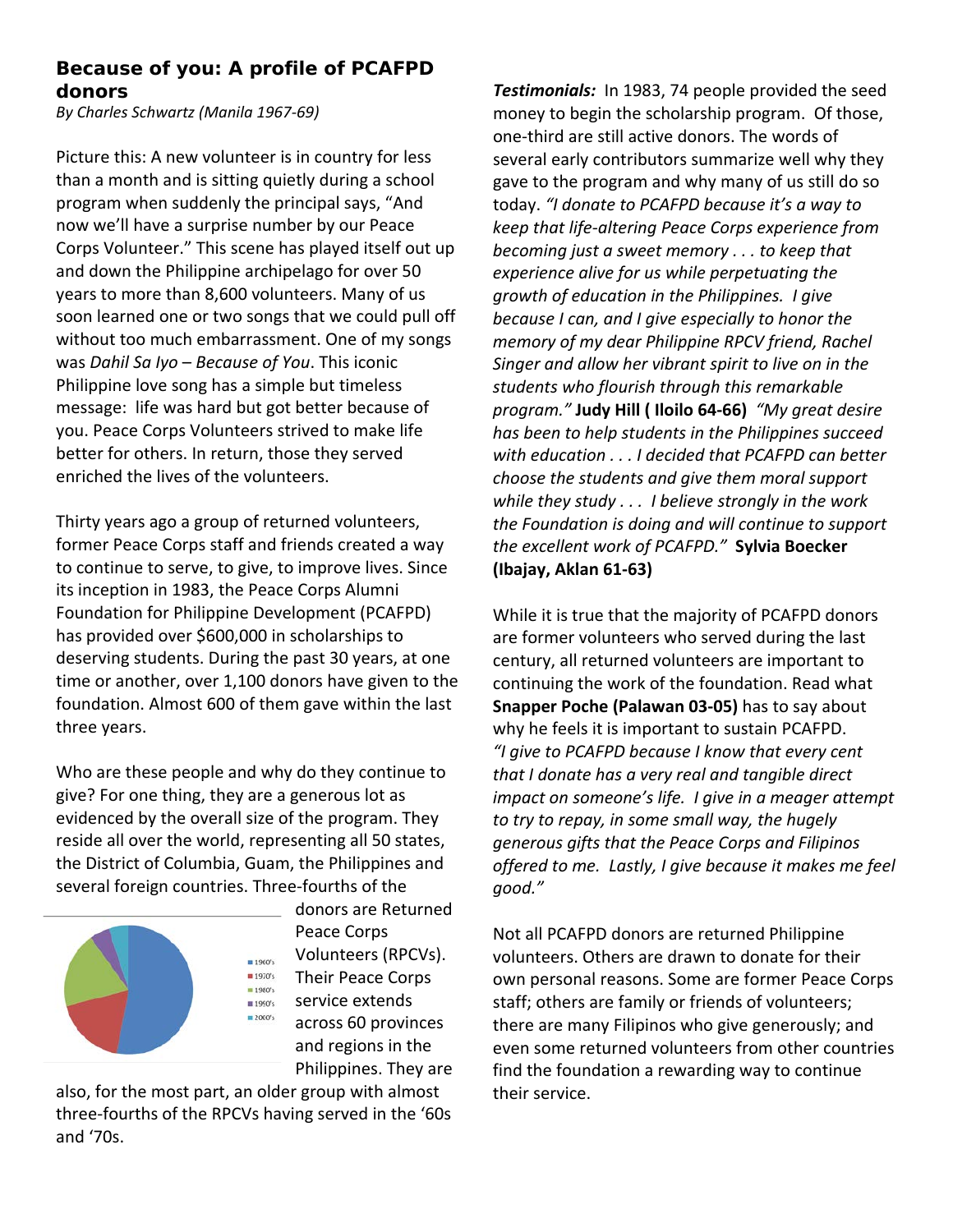Here are two more accounts of why our benefactors give: *"The most productive, satisfying and adventurous time of my life was the three years I spent in the Philippines with the Peace Corps. In large part this was due to the warm, heartfelt and spontaneous welcome given my family and me by Filipinos. My annual gift to PCAFPD helps provide for the next generation of Filipino leaders and is a small repayment for all those good times. Long may our program continue!"* **David Searles (Country Director, Manila 71-74)** *"First of all, although I am an RPCV, I did not serve in the Philippines. What is more important is I am a Filipino. We admire and enthusiastically support PCAFPD's program of providing deserving Filipinos scholarships. This to me is an extension of Peace Corps' objective: to help the host country. Participants of the program are extending their Peace Corps experience. We are using PCAFPD's scholarship program as a model for Friends of Pakistan, USA in funding education for Pakistanis."* **Benny and Carol Cespedes (Pakistan 61-63)**

*Additional Reasons for Giving***:** Within PCAFPD generous donors have established a number of special funds in honor of or in memory of individuals or groups. The funds include the Gini Hopkins Fund, Julia Campbell Memorial Fund, Leo Pastore Fund, Group I - Maureen Carroll Scholarship Fund, Pam Moguet Memorial Scholarship, Rachel Singer Memorial Scholarship, and Soledad Tejada Scholarship. In addition, the Philippine American group, BIMAK, provides funds for scholars from the Cordillera. Also, RPCVs and friends at the US Department of Agriculture sponsor a scholar in an agricultural related field of study. Over 10% of donors within the last three years earmarked their donations for one or more of these funds.

Many people give in memory of a loved one, a friend who was a group-mate, a cause or event. One out of every three donors who gave between 2010 and 2012 did so. Peace Corps'  $50<sup>th</sup>$  anniversary year, 2011, was a good year for the foundation. Over 430 people gave that year. Almost 100 of them were first-time donors, including many who gave in honor of Ron and Lilia Peters  $45<sup>th</sup>$  anniversary. Eight of the 2011 first- time donors gave again in 2012.



*Size and Frequency of Donations:* Between 2010 and 2012 almost 600 individuals gave \$163,000 to the program. The three-year average was \$272 per donor. While this is an impressive amount, looking closer a slightly different picture emerges. Almost half of donors gave less than \$100 in total for the three years.

During the last three years, 30% of all benefactors gave a donation each year. Another thirty percent donated in two of the three years. The remaining forty percent gave only once since 2010. Imagine how many more scholarships could be funded if some of those donors gave a bit more and gave consistently over the years.



*A Final Look at the Donors*: Gratitude, generosity and service rise to the top when describing those who give to PCAFPD. It seems that the "toughest job you'll ever love", turned into the best two years of your life, and you don't want that to end. In the song *Dahil Sa Iyo* are the words *ikaw, ikaw rin - you and you again*. These words exemplify PCAFPD donors. You gave and now you continue to give. *Because of you*, deserving students have gone on to college. *Because of you*, they have been empowered to break the cycle of poverty for themselves and their families. *Because of you*, bonds with the Philippines remain strong. *Because of you*, PCAFPD continues to make bright futures one scholarship at a time. ▪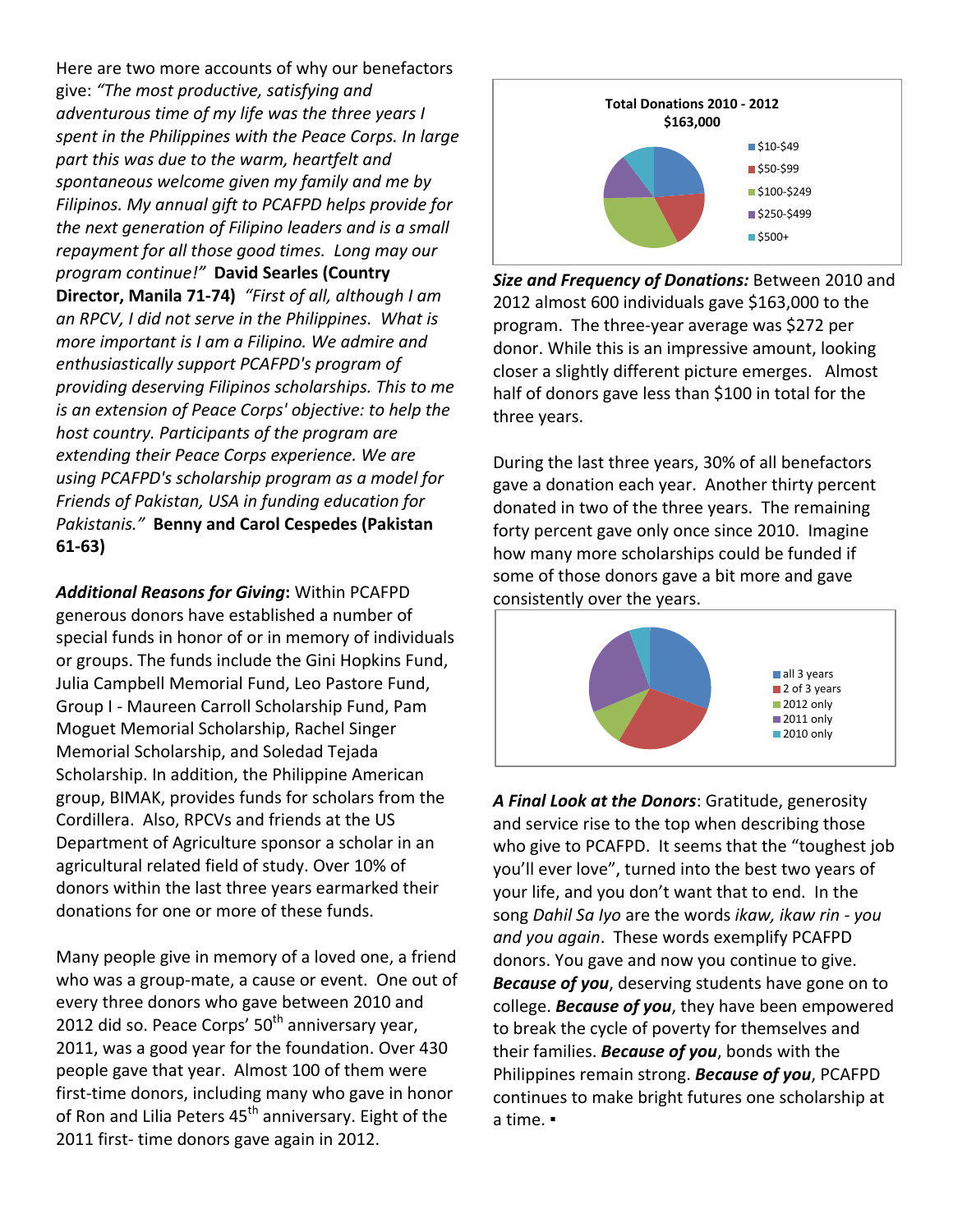

## **Overcoming poverty with education**

*Laarni Luntok, from Camarines Sur, graduated magna cum laude this year with a degree in psychology from Ateneo de Naga University in Bicol.* Education means the world to

me. Ever since I was a little kid I would take advantage of every ounce of learning that I could get. I always wanted to learn new things because it made me feel like I understood a little more about the world that we live in.

 I started going to college when I was 16, but unfortunately I needed to leave during my first year because my father met an accident and could no longer work. I don't regret leaving at all to help my family. Although for me, achieving my dream of finishing college became very blurry. It was also that time that we encountered a lot of hardships and difficulties in life. But what made me still dream for the future is by focusing not on the adversities that I endured, but rather on the lessons and skills that I learned from them. So despite the uncertainties, I decided to go back to school.

 Growing up in a less-privileged family has not only offered financial and academic problems but more importantly, it made me realize the value of college education. Education indeed means freedom from poverty. It is a chance to have a brighter future by having a stable job to support my family.

 But years of studying in our university opened me to a new perspective in life. For me it is more than that now – it is the ability to grow and mature, the ability to inspire and empower others with knowledge, skills and abilities that you acquire. Education is so much more than simply sitting in a classroom lecture. It is experiencing the world, taking risks and getting involved and touching lives.

 Everyone has dreams about their future. But not everyone is given the opportunity to realize their dreams. Ever since, I have dreamed of finishing my college degree but without you, my dear PCAFPD family, my dreams will never become a reality. I am glad to have the opportunity to thank you for your generosity. With the additional scholarship your organization granted me, our financial burdens were alleviated. ▪

## **Workplace reality differs from the textbooks**

*Jessaline Escame, from Sorsogon, is majoring in Accountancy at Polytechnic University of the Philippines.*

 Goals and priorities really change as time passes. On my third-to-last semester in college, God did challenge me with responsibilities I did not expect to handle. Nevertheless, during those moments I realized that *academics* is just half important for a student – you must not just focus on this alone. With enough knowledge in my chosen field and with those realities that I witnessed, somehow I changed the pathways of my tomorrow.

 As I was working out my research paper, I got a chance to have one-on-one interviews with a manager and workers of an organization. While I did this several times before, what made these interviews unique was that people were talking about themselves in a workplace – personal

questions that can really affect

the quality of their performance. Questions like do they really want their job or is it money that brought them in, etc.



 I first interviewed the manager. I found our

conversation light; he talked about his leadership so that I could tell that he is indeed a *boss* and not a *leader*. He admitted that for the quality of the output, he sometimes threatens his staff that he is not going to release their salaries on time if they have shown tardiness. He actually told me without any hesitation that since he was promoted as production manager, their manufacturing company is on a very profitable level.

 When I had my conversations with the workers, I was very shocked with what they told me. One of the workers stood as their representative and unmasked my innocence about their situation – he told me everything from their every-day routine up to the day they got their salary: *Exploitation* – this is the exact word I can give to describe their experiences. I was terribly sorry for what I can offer is nothing but sympathy. $\rightarrow$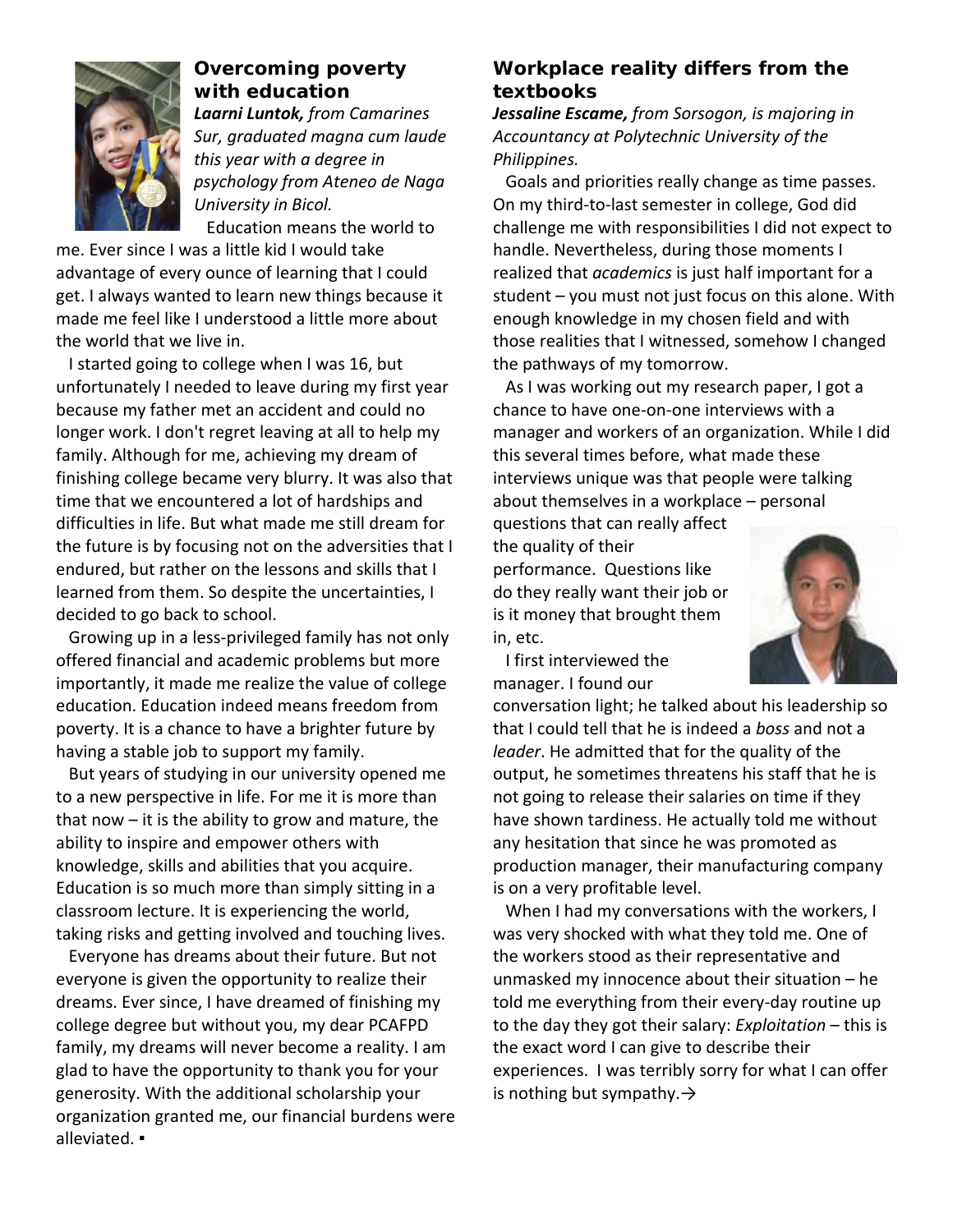Several subjects I've taken were related to how a manager must guide or manage his people legally, labor relations, human behavior, Philippines labor code, and so on. I learned how organizations must work guided by universal rules. But those theories are very far different from what I have seen. Some employees work hard over 12 hours, some do charity works and some have been receiving unfair wages. Some Filipinos are exploited by their bosses and as a Filipino youth, I want to see changes. I want to help them claim what they need and must have. With the willingness to help others and with a passion to learn more about managerial work, labor, etc., I want to continue my studies by taking up law and so I want to focus more on labor relations.

 My financial capability may not permit me to do so, but I do believe that God will help me in whatever way He can. I remember the old adage: "If there's a *will*, surely there's a *way*." ▪

### **A sour experience in the classroom**



*Mellicent Macatangay, from Batangas, is majoring in secondary education at St. Bridget College in Batangas City.*

 Unlike previous semesters, this one hasn't been easy. I mean it! My grades surely show it. Honestly, I expected worse, but thank God it is not that bad. I just feel sorry I didn't make it to the dean's list this time, but I learned the lesson the hard way.

 Yes, I encountered a lot of problems this semester, like having the same teacher I hate, going to school late because of traffic and even reaching home late at night because of public-works projects. Also, we had had our field study wherein we were to observe a class in a certain school during our free time. It really made me sick because it consumed almost all my free time and gave me a lot of paper work and interviews just to pass a one-unit subject.

 Indeed, time management is a big deal. This year we celebrate the centennial year of St. Bridget College, and for that we conducted a lot of practices that consumed so much time so we have to attend make-up classes and to take exams with items we aren't able to discuss.

 And so, we have to adjust (that's what my teacher always tells us, but it seems that they do not apply that to themselves). It's sometimes frustrating to hear the words "I am the teacher and that is my decision and it's final" considering that they don't even think about us, their students.

 In one of my subjects, world literature (which I was so excited to take until I knew our teacher), every day is a burden! The clock ticks too slowly and my brain freezes as it has never before. The teacher comes in class late and unprepared – leaving everything to us! She makes us discuss any piece she remembers even if she knows for a fact that we barely knew anything about it, making us look like fools in front inventing everything. And to make things worse, I will have her again in one of my summer classes

 On the other hand, I really commend one of my teachers since she truly deserved to be called a *teacher*. I see her as an ideal professor considering not only the textbook contents but the validity of the lesson. I love her so much that I want to be like her someday! In one of our discussions, she shared a quotation that goes like this: "Every child is a potential genius," which she said we should always remember.

 As a future educator I know for a fact that a child, no matter what his physical attributes are, which land he comes from or what his family status is, has the right to learn. I truly wish there would be no more discrimination in all aspects of living, especially in education. ▪

## **Dealing with deadlines, and the disabled**

*Emelyn Agyod, from Mountain Province, is majoring in Secondary Education at Benguet State University.*



 A whirlpool of mind-blowing projects and activities marked

the end of this semester for me. Allow me to share some things that I learned for the past five months.

 The classmates I had this semester are the same ones I had last semester. I like it that way because I don't have to go through another adjusting process again. I am finally learning to overcome my  $\rightarrow$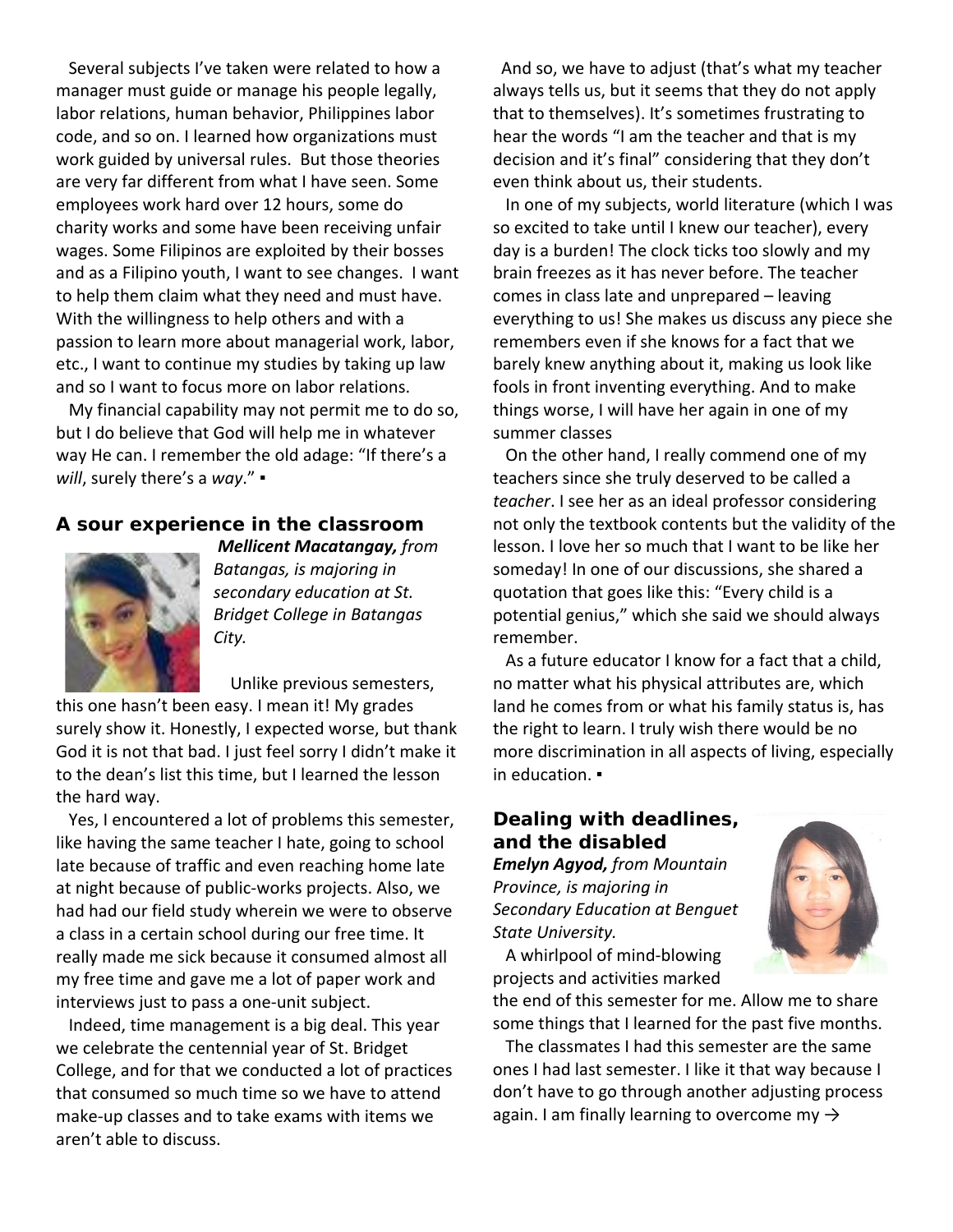shyness; as my classmates like to say, "Agyod is finally coming out of her shell." Yes, finally I am beginning to be more active in class and I no longer hesitate to voice my ideas. Mrs. Botengan, my instructor in "The Teaching Profession," always reiterated the skills that a teacher in this everchanging world should possess. I understand that as a would-be teacher, I must be equipped with such skills in order to be effective.

 As part of our economics class, I and some of my classmates joined the Celebration Week for Children with Disability last March at St. Vincent Parish Church in Baguio City. We were given the task of assisting in the formation of lines for the parade and also supervising the registration of the participants. It was exhausting but after the activity, I was able to realize how blessed I was that I am what I am today. Seeing how the children managed to love life despite their incapacities, I felt ashamed of myself for the times when I thought that life was mean to me.

 Somehow, the children helped me grow-up as a person. They showed me the things I would have never realized when I was in the four walls of our classroom. They inspired me to pursue the dreams that I had so that I will be able to help more people. My group went there only as volunteers but the officers in charge of the activity made us permanent members of the team. I will be glad to spend another day with those children because there's so much that I can learn from them.

 News about how some students handle themselves at times of hardships is somewhat alarming. A recent report about how one student committed suicide because she couldn't pay for her tuition fees disturbed me so much. There are some times when I feel too lazy to go to school, but when I think about the privileges that I am enjoying, I can't help but feel embarrassed.

 Words cannot express how grateful I am that not only do I have a family who pushes me to do better but also I have the PCAFPD family who always reminds me of the responsibilities that I have. When laziness knocks on my door, I think about the assistance that everybody seems to be giving me, I feel renewed and strengthened to do better in my studies.

 Toward the end of this semester, I was very busy doing a lot of projects. I had to go to sleep late at

night and wake up early in the morning to do my projects. It was hell week for me and I thought it would never pass. Our instructors were always saying "deadline for this," "deadline for that," and I didn't know what to do first. Bit by bit, after long, sleepless nights I was able to submit all the requirements needed of me. Second-year college is another step on the stairs that I am trying to climb; I can now say that amidst all the difficulties and setbacks that were laid before me, I survived. I am still standing, equipped with skills that will lead me to the end of this journey. •

## **CURRENT PCAFPD BOARD:**

**President:** Mark Holt (Tarlac 1982-84); **Vice President/Philippines:** Roland de Jesus; **Vice President/USA:** Ron Peters (Sorsogon 1961-63);

**Treasurer:** Stephen Dienstfrey (Bukidnon 1965-67);

**Secretary:** Mike Ollinger (Iloilo 1982-84); **Vice President, Database Management:**  Sarah McMeans (Cebu 1962-64);

**Vice President, Institutional Relations:**  Hans Groot (Negros Occidental & Laguna 1961-64);

**Vice President, Student Affairs:** Paul Aleckson (Romblon 2003-05);

**Vice President Website Management:** Dominic Schuler (Oriental Mindoro 2008-10) **Board Members at Large:** William Bright (Manila 1965-67; APCD 1998-2000; Country Director 2000-03); Maureen Carroll (Sorsogon 1961-63); Geraldine Maiatico (Batangas 1966-68; APCD 2000-2005); Carol Hammaker Radomski (Batanes 1980-83); Alex Romero; Deane Wylie (Albay & Masbate 1961-63)

**Mail Pickup Volunteer:** Terri Lee Bergman (Cebu 1982-84) picks up mail at our PO Box, opens it and distributes checks, envelopes and other mail as appropriate. We thank Terri for her valuable service!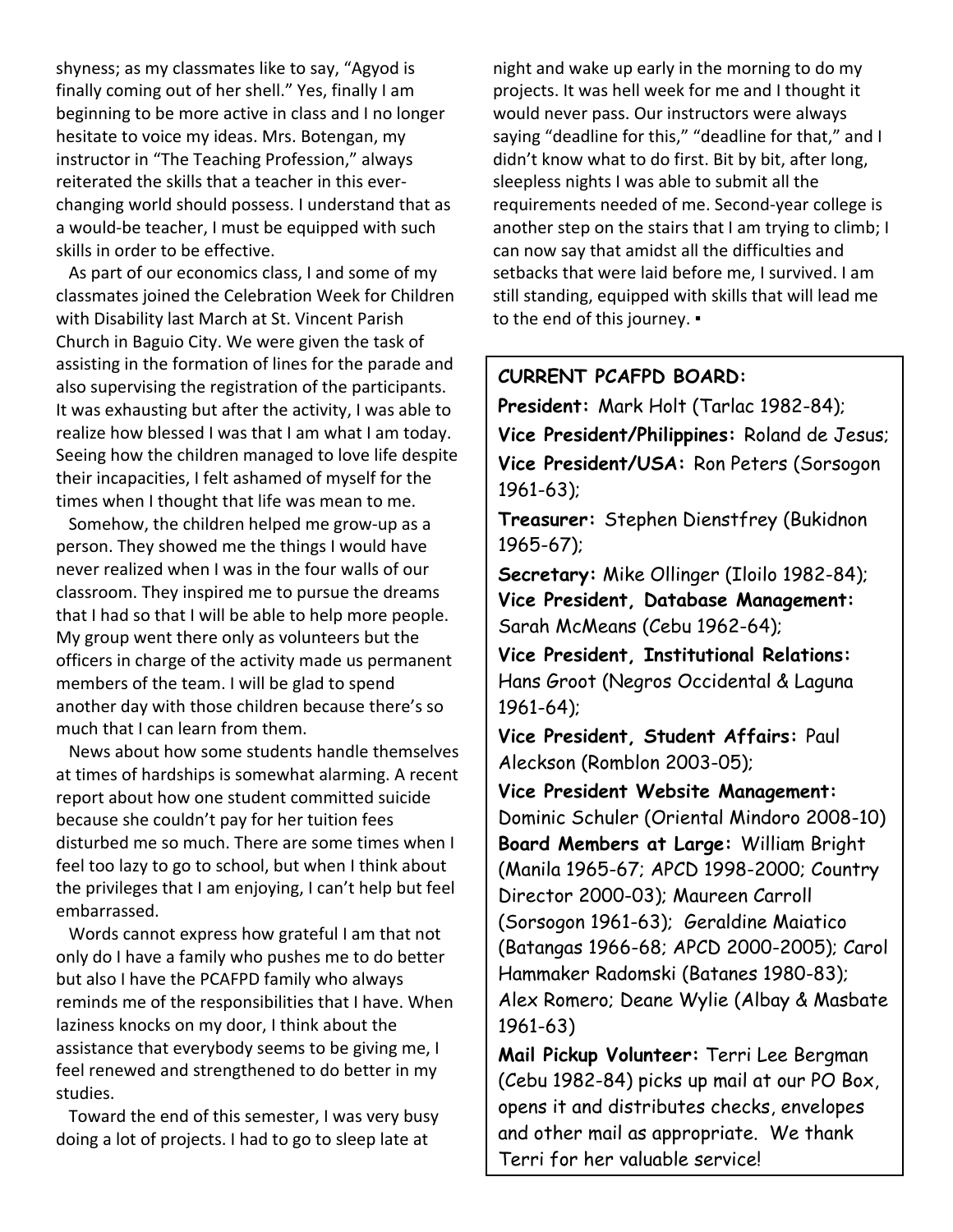# **Fourteen scholars graduate in 2013 . . .**

PCAFPD offers its sincere congratulations to the fourteen scholars listed below who completed their studies this year. This group brings the number of scholars who have earned their degrees with the support of PCAFPD to 161. The 2013 graduates are: **Ramon Bandagosa** from Albay with a degree in Hotel & Restaurant Management from Mariners' Polytechnic Colleges Foundation; **Vincenta Buy-ag** from Ifugao with a degree in Accountancy from University of Baguio; **Laani Luntok** from Camarines Sur with a degree in Psychology from Atenao de Naga City; **Genesis Galap** from Ifugao with a degree in Psychology from University of the Cordilleras; **Elmar Quiza** from Zambales with a degree in Psychology from Mondrian Aura College; **Joylyne Puguon** from Ifugao, with a degree in Journalism from St. Mary's College; **Orange Happee Omengen** from Mountain Province with a degree in Psychology from St. Louis University; **Lady Fatima Hernandez** from Batangas with a degree in Social Work from St. Bridget College; **Jeffrey De Luman** from Albay with a degree in Mechanical Engineering from Bicol University; **Jodi Cestina** from Negros Oriental with a degree in Management Accounting from Foundation University; **Nerissa Cedillo** from Masbate with a degree in Agriculture from UP, Los Baños; **Rachel Briones** from Cavite with a degree in Organizational Communications from UP, Manila; **Krisna Ocong** from Negros Occidental with a degree in Engineering – Materials from UP, Dilliman; and **Von-Ryn Garcia** from Sorsogon with a degree in Information Technology from University of the East. ▪

# **Twelve new scholars to begin their studies in 2013 . . .**

In January, PCAFPD chose 12 new scholars from the 63 applications that were submitted by September 30, 2012. Those chosen are: **Jonalyn Hallaman**, from Nueva Viscaya, who will study Education at Nueva Viscaya State University; **Samuel Mitra**, from Palawan, who will study Political Science at UP Los Baños; **Andrea Manegdeg**, from Mountain Province, who will study Molecular Biology at UP Manila; **Jennicah Reyel**, from Zambales, who will study Engineering at St. Columban College; **Midzfar Omar** from Tawi-Tawi, who will study Biology at Mananao State University, Iligan; **Maria Edelyn Canezo**, from Negros Occidental, who will study Social Work at University Negros Recoletos; **Justin de Torres**, from Bantagas, who will study Mechanical Engineering at Batangas State University; **Rigsson Lagonera**, from Ilocos Sur, who will study Information Technology at University of Northern Philippines, Vigan; **Anway Alauya**, from Davao del Sur, who will study Accountancy at University of Mandanao; **Mary Jane Amarille**, from Negros Oriental who will study Accountancy at Foundation University; **Thea Bacoco**, from Mountain Province, who will study Veterinary Medicine at Central Luzon State University; and **Renz Magcawas**, from Batangas, who will study Electro Mechanics at Dualtech Center, Calumbag. PCAFPD is very pleased to have so many regions and fields of study represented in this year's group of new scholars. ▪

**BIMAK makes generous gift to fund its ninth scholar . . .** BIMAK, which is an acronym for the Cordillera region provinces Benguet, Ifugao, Mountain Province, Apayao/Abra and Kalinga, is an association of Filipino-Americans dedicated to preserving and nurturing their Igorot culture. RPCV and BIMAK

member Pamela Johnstone Moguet was a founding member of PCAFPD. Although Pam died of breast cancer in 1994 at age 38, the connection between the two groups has remained deep and strong. In December BIMAK made a generous contribution to sponsor a ninth scholar from the Cordillera region. PCAFPD President Mark Holt accepted the check from BIMAK President Emma Caligtan at the group's annual Christmas party. Beginning this year, BIMAK will sponsor Thea Bacoco from Mountain Province, who will pursue a course in Veterinary Medicine at Central Luzon State University. ▪

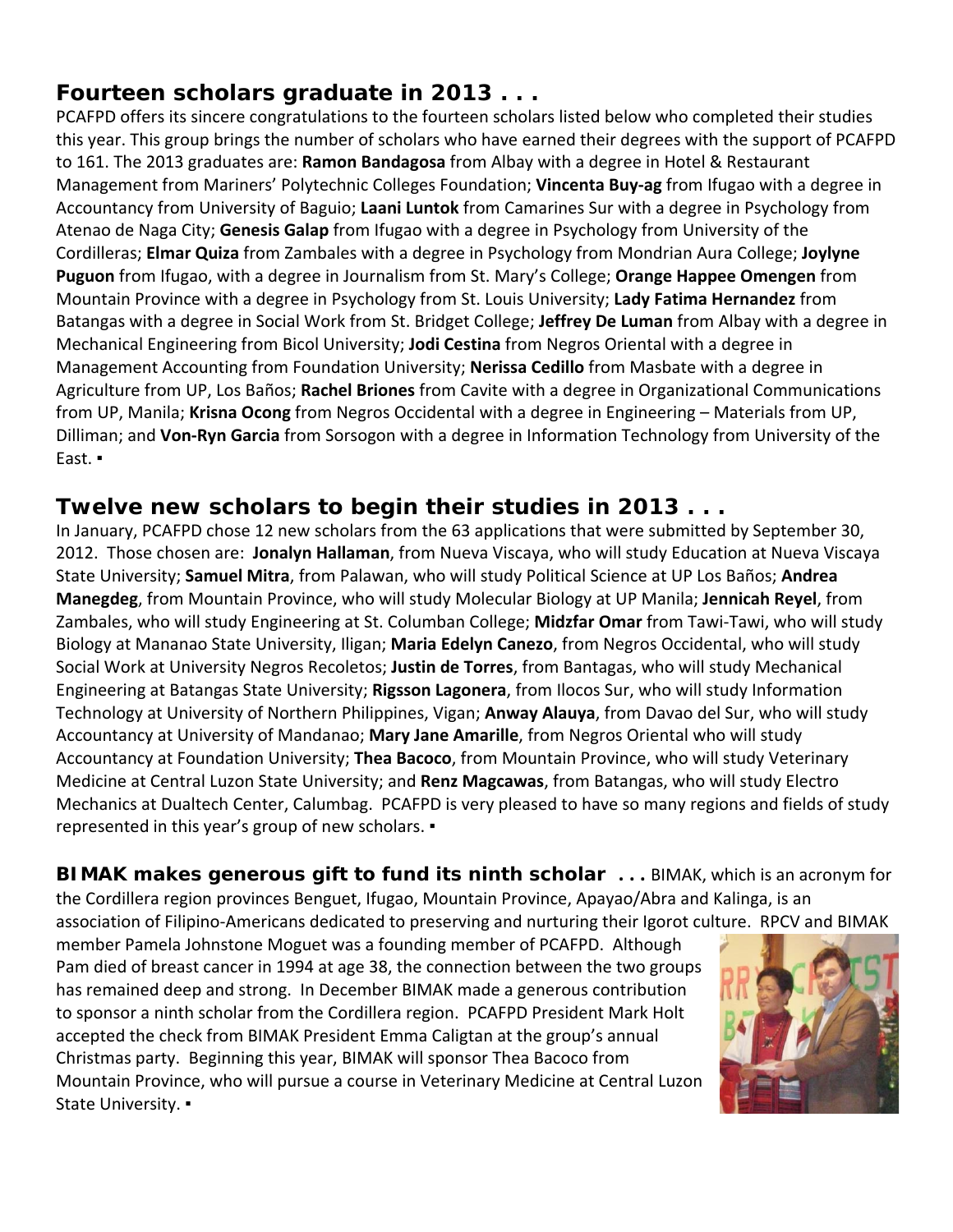### **2012 financial report and 2013 challenge**

*By Steve Dienstfrey, Treasurer (Budkidnon 65-67)*

 When the budget for 2012 was developed we realized we would not have the benefit of some of the special income that gave us a record total in 2011. None-the-less, we set a stretch goal of \$55,000 – a number significantly higher than the \$40,000 we typically raise. Even though we did not meet this goal, we did raise over \$49,000!

 In addition, we made a special appeal to cover the travel costs of one of our former scholars, Rico Ancog, currently a professor at UP Los Baños, who was invited to give a paper at an environmental conference in New York City.

|                                                             | 2012<br><b>Budget</b> | 2012<br>Final |
|-------------------------------------------------------------|-----------------------|---------------|
| Revenues                                                    |                       |               |
| <b>Regular Donations</b>                                    | \$55,500              | \$49,323      |
| <b>Special Donations</b>                                    | -0-                   | 1,678         |
| Interest and Other Income                                   | 100                   | 32            |
| <b>Total Revenues</b>                                       | \$55,600              | \$51,033      |
| Expenses                                                    |                       |               |
| <b>Scholar Costs (including</b><br>expenses for Rico Ancog) | \$41,500              | \$41,003      |
| Newsletter printing/postage                                 | 4,500                 | 4,608         |
| <b>US Administrative Costs</b>                              | 7,700                 | 7,648         |
| Philippine Administrative Costs                             | 1,550                 | 364           |
| <b>Scholar Alumni Association</b>                           | 250                   | 248           |
| Total Expenses                                              | \$55,500              | \$53,871      |
| <b>Contribution to (Reduction in)</b><br>Reserves           | \$100                 | (52, 838)     |

 We anticipated that the president and another board member would make a trip to the Philippines, as it has been seven years since the last field visit. This trip did not take place. The funds were redirected to cover the cost of an audit that was required as part of our application for the Combined Federal Campaign, similar to the United Campaign but restricted to federal employees. (As of this writing our application is still pending. Should we be approved, any funds collected in the fall of 2013 would be transferred to us in 2014.)

 After much discussion, the Board has set a goal of \$55,000 for total revenues for 2013. We know this is a challenge, but we came close in 2012. Further, this is PCAFPDs  $30<sup>th</sup>$  Anniversary year. As reported elsewhere, we have several programs that, with your help, will help us meet this goal. ▪

### **Friends give \$1,205 in memory of Larry**

**Parker . . .** When Larry Bruce Parker, husband of **Cathy Garman (Naga City 1978-81)** died in February, his obituary noted that, in addition to family members, he was survived by "his beloved adopted Filipino family, whose joy and love made life especially worth living." Cathy and Larry spent time in the Philippines often and were generous supporters of PCAFPD. His family suggested that donations in his memory be made to the foundation. We received contributions that total \$1,205 from Maureen Carroll, Alan L. Chvotkin, Debra Wada, Gary P. Rosiecki & Liz Lovoy, Stan Soloway, William Mallett, Lorry M. Fenner, Emily Murphy, Irvin (Jack) White & Mary R. Hamilton, Nancy Warner, Council of Defense & Space Industry Associations, Jennifer Grant, Vickie & David Plunkett and Kathryn Bloomberg. ▪

### **Sunshine Gibbs funds four-year scholar**

**Sunshine Gibbs (Baybay, Leyte 1961-63)** has made a generous contribution to support a four-year scholarship, preferably for a student from Leyte who will study at Visayas State University (VSU). Gibbs worked with the TIDES Foundation to fund a scholar in honor of Group III in 2008. This year he encourages his fellow Group III members to contribute to the general fund, where their gifts can collectively fulfill dreams for other scholars. ▪

### **Make a gift and keep** *Balitaan* **coming to**

**your mailbox. . .** PCAFPD is engaged in a balancing act. We are constantly seeking to add to our mailing list everyone who served in the Philippines. At the same time printing and postage costs are rising. Consequently, every few years we must purge from our mailing list those who have not made a contribution. *Balitaan* is now being mailed to more than 950 addressees. More than 250 of them have never made a contribution and more than 100 made their last contribution in 2008 or earlier. We intend to cease mailing *Balitaan* to addressees who have never given or whose last gift was made more than three years ago. If you have shared your e-mail address with us, you will still get *Bulletins* that we send out via e-mail. You can read *Balitaan* on our website [www.rpcvphilippines.org](http://www.rpcvphilippines.org/) and donations can be made online from links on the website and *Bulletin*. As soon as you send us a gift of any size, your name will go right back on the mailing list! So, keep your *Balitaan* coming by giving a gift now, or jump back on the list whenever you can make a contribution. Every gift counts and is life-changing for our scholars. ▪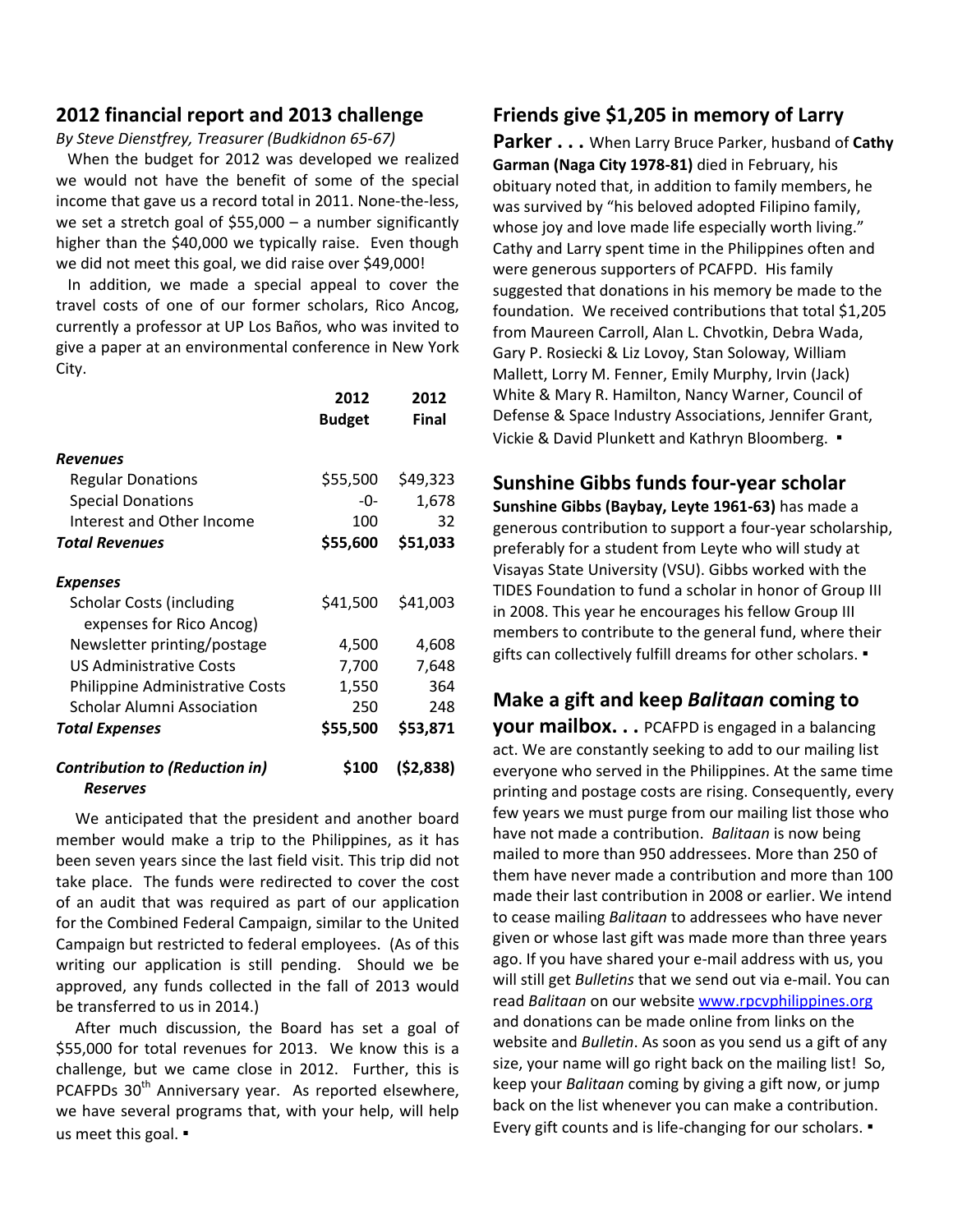**Contributions from our generous supporters . . .** We thank those listed below whose gifts to PCAFPD were received between November 2, 2012 and March 31, 2013. **The plus** (**+) identifies those who have made more than one contribution, including NPCA membership renewals, since our report in the Fall 2012 issue of** *Balitaan***.** In addition to the individual contributions listed below, PCAFPD received generous gifts from the Filipino-American Community of the Carolinas, Inc. (FACC), and, as noted elsewhere in this issue, from BIMAK and from friends and colleagues of Cathy Garman's husband, Larry Bruce Parker. Notes on numbered contributions are at the end of the list.

| Barbara Abendschein           | FL          | Charles & Phoebe Dey            | <b>NH</b> | Rosalind Johnson (19)         | MN              |
|-------------------------------|-------------|---------------------------------|-----------|-------------------------------|-----------------|
| Miriam Aiken                  | OR          | Judy Kealey Diaz                | FL.       | Michael Kaplan (7)            | SC              |
| John Albanese                 | OH          | Stephen J. Dienstfrey + (5)     | VA        | Pat Kasdan (5 & 11)           | DC              |
| Paul Aleckson + (1)           | NY.         | Sally Glaze Douglas (10)        | <b>WA</b> | Ralph Kemphaus                | OH              |
| Richard & Heather Ames        | NΗ          | Nancy Dunetz (11)               | <b>NY</b> | Nancy Ripp Scripko Kilmer     | WI              |
| Dick Ammann                   | WI          | Kristina Engstrom (8)           | MA        | Joel Kolker                   | South Africa    |
| Jeff Amundsen                 | MN          | Ed & Dorie Estipona             | IL.       | Lon Kramer                    | <b>CT</b>       |
| Herman Azarcon (2)            | CA          | Hannah T. Fairbank              | DC        | Jim Krogh +                   | <b>ND</b>       |
| Orlando Banogon               | CA          | Lloyd Feinberg                  | MD        | Harriet Ann Kulis             | IN              |
| Dr. Stephen J. Banta (3)      | Philippines | Karel Crowley Fisher            | MA        | Flor C. Lampert (20)          | <b>NY</b>       |
| David Barnstable              | MD          | Phyllis Flattery                | OH        | David & Maureen Ross Lang     | <b>MD</b>       |
| Teddi Barron                  | IA          | Josh Fliegel (12)               | <b>NM</b> | Karen Johnson Larson          | AZ              |
| <b>Claire Bartlett</b>        | MA          | Detlef J. Frank                 | OH        | James D. Lehman +             | Thailand        |
| Anne Serfling Baskett         | FL.         | Dr. Gary Frankwick              | TX        | Stella Leland                 | TX              |
| Connie Bauer (4)              | CA          | Barbara Gaerlan (13)            | CA        | Barbara Leitch LePoer         | DC              |
| Pamela Cohelan Benson (5)     | DC          | Carol Lowden Galupo (8)         | OH        | Judith Lesner + $(4)$         | CA              |
| John Bernlohr (5)             | VA          | Cathleen Garman                 | MA        | Warren Lewis (5)              | VA              |
| Terri Lee Bergman + (5)       | VA          | Sandra Mieseler Getter          | CO        | David Lieberman               | CA              |
| Sharon R. Blankenship (6)     | AZ          | <b>Arlene Goldberg +</b>        | VA        | Jay Litt (21)                 | FL.             |
| Michael Blaylock              | CA          | William Grifenhagen (14)        | <b>NC</b> | Susan Long-Marin              | <b>NC</b>       |
| Ben Bloom +                   | OH          | George Grills                   | Canada    | James & Susan Lytle           | PA              |
| Sylvia Boecker +              | VA          | Stephen Growdon                 | <b>WA</b> | David MacDougall              | <b>NY</b>       |
| Kenneth Bollerud $+$ (5)      | ΝY          | Stephen Paul Groff              | Manila    | C. Waite Maclin               | ME              |
| <b>Emery Bontrager</b>        | CA          | Gloria Guzman (8)               | CA        | <b>Geraldine Majatico</b>     | <b>Batangas</b> |
| Parker Borg                   | VA          | Ben Harvey                      | <b>CT</b> | Joyce Majewski                | MA              |
| Dorreen Borja                 | NV          | Kenneth Heatherington           | FL.       | <b>Bob &amp; Ruth Manlove</b> | CA              |
| Al Bradford                   | MD          | Jeffrey Heilman                 | OR        | Kathy Hodge Mario             | <b>NY</b>       |
| Kathryn Mary Bradley          | <b>NY</b>   | Linn Henderson                  | IL.       | Catherine Robb Marston        | FL.             |
| Anthony J. Brancato +         | <b>NC</b>   | James & Portia Henle            | MA        | Marilyn Maze                  | MD              |
| Marilyn Brown +               | <b>MO</b>   | Joe Higdon + $(5)$              | ME        | Marga McElroy                 | MA              |
| John Buckstead                | HI          | Georgia Hill (8)                | CA        | Sarah McMeans + (5)           | DC              |
| Charles D. Burtner            | AZ          | Judy Swigost Hill (4)           | FL.       | Ann Lutz McMullen (22)        | VA              |
| Chris Cabell (7)              | VA          | Barbara S. Hiller (15)          | IL        | Mike McQuestion (23)          | MD              |
| Sylvia Cabus (5)              | DC          | Deb Hoagland                    | <b>NM</b> | Eric & Pamela Melby           | MD              |
| Caesar & Emma Caligtan (5)    | VA          | William Holman                  | CA        | Jane Petrich Miller           | MO              |
| Joan Canterbury               | MA          | Calvin & Nita Holt              | VA        | Barbara Thayer Monaghan       | RI              |
| Gerard Capozzalo              | <b>NJ</b>   | <b>Mark Holt + (5 &amp; 16)</b> | DC        | The Philip Nicholas Family    | Canada          |
| Maureen Carroll + (5)         | DC          | Dr. Richard Holzman             | MA        | Tim Noe                       | FL.             |
| <b>Bruce Casey +</b>          | SD          | Mark Howard (5)                 | VA        | Jerry Ogawa                   | TN              |
| Julie Cerqueira (5)           | DC          | <b>Connie Curry Hughes</b>      | PA        | Mike Ollinger (5)             | MD              |
| Patty Gerken Charles          | <b>NV</b>   | Martha Allshouse Hull (17)      | CA        | Jeanne Ormsby                 | <b>NC</b>       |
| John H. Clark                 | DE          | Nancy Hulse (6)                 | <b>NY</b> | Rebecca Holt Palmer           | CA              |
| William Combs (5)             | <b>MD</b>   | Donna Strobridge Ianni          | VT        | <b>Barry Lee Parks</b>        | CA              |
| Helen R. Cooper               | MA          | Dick Irish $+$ (5)              | VA        | Anne Pearson                  | MA              |
| Roger Cuthbertson (8)         | MN          | Steve Jasper +                  | IN        | Bill Peck (4)                 | GA              |
| Pera & Margo Daniels          | <b>NV</b>   | Jeff Jenks                      | MI        | Ron & Lilia Peters            | IL              |
| Robert B. Davidson + $(5)$    | ΝY          | Joe Jerardi (18)                | PA        | Jim Peterson                  | IL              |
| Owen Davis                    | MD          | Mary Baker Johnson              | CA        | Leslie Piotrowski             | IL              |
| Dennis & Carol Ann Detlef (9) | VA          | Pat Joslyn Johnson              | IA        | Snapper Poche                 | DC              |